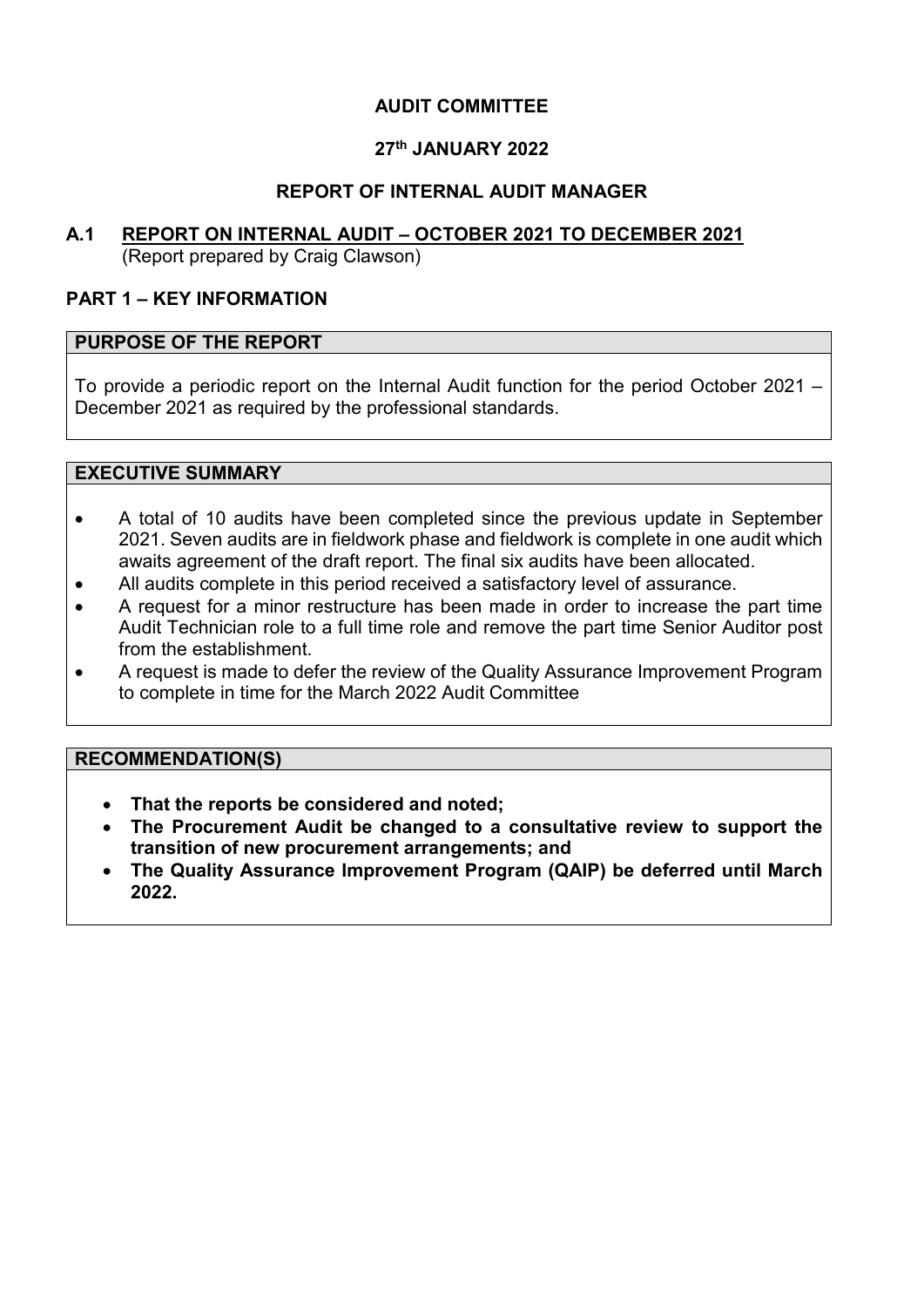# **PART 2 – IMPLICATIONS OF THE DECISION**

#### **DELIVERING PRIORITIES**

Provision of adequate and effective internal audit helps demonstrate the Council's commitment to corporate governance matters.

#### **FINANCE, OTHER RESOURCES AND RISK**

#### **Finance and other resources**

The Internal Audit function is operating within the budget set.

#### **Risk**

Review of the functions of the Council by Internal Audit assists in identifying exposure to risk, and its mitigation.

#### **LEGAL**

The Council has a statutory responsibility to maintain adequate and effective internal audit.

The Accounts and Audit Regulations 2015 make it a statutory requirement that the Council must undertake an effective internal audit to evaluate the effectiveness of its risk management, control and governance processes, taking into account public sector internal audit standards and guidance.

#### **OTHER IMPLICATIONS**

**Consideration has been given to the implications of the proposed decision in respect of the following and any significant issues are set out below.** 

**Crime and Disorder / Equality and Diversity / Health Inequalities / Area or Ward affected / Consultation/Public Engagement.** 

Internal Audit activity assists the Council in maintaining a control environment that mitigates the opportunity for crime.

During the course of internal audit work issues regarding equality and diversity, and health inequalities may be identified and included in internal audit reports.

There is no specific effect on any particular ward.

## **PART 3 – SUPPORTING INFORMATION**

## **BACKGROUND**

The Public Sector Internal Audit Standards require the Internal Audit Manager to make arrangements for reporting to senior management (Management Board) and to the board (Audit Committee) during the course of the year, and for producing an annual Internal Audit opinion and report that can be used to inform the Annual Governance Statement.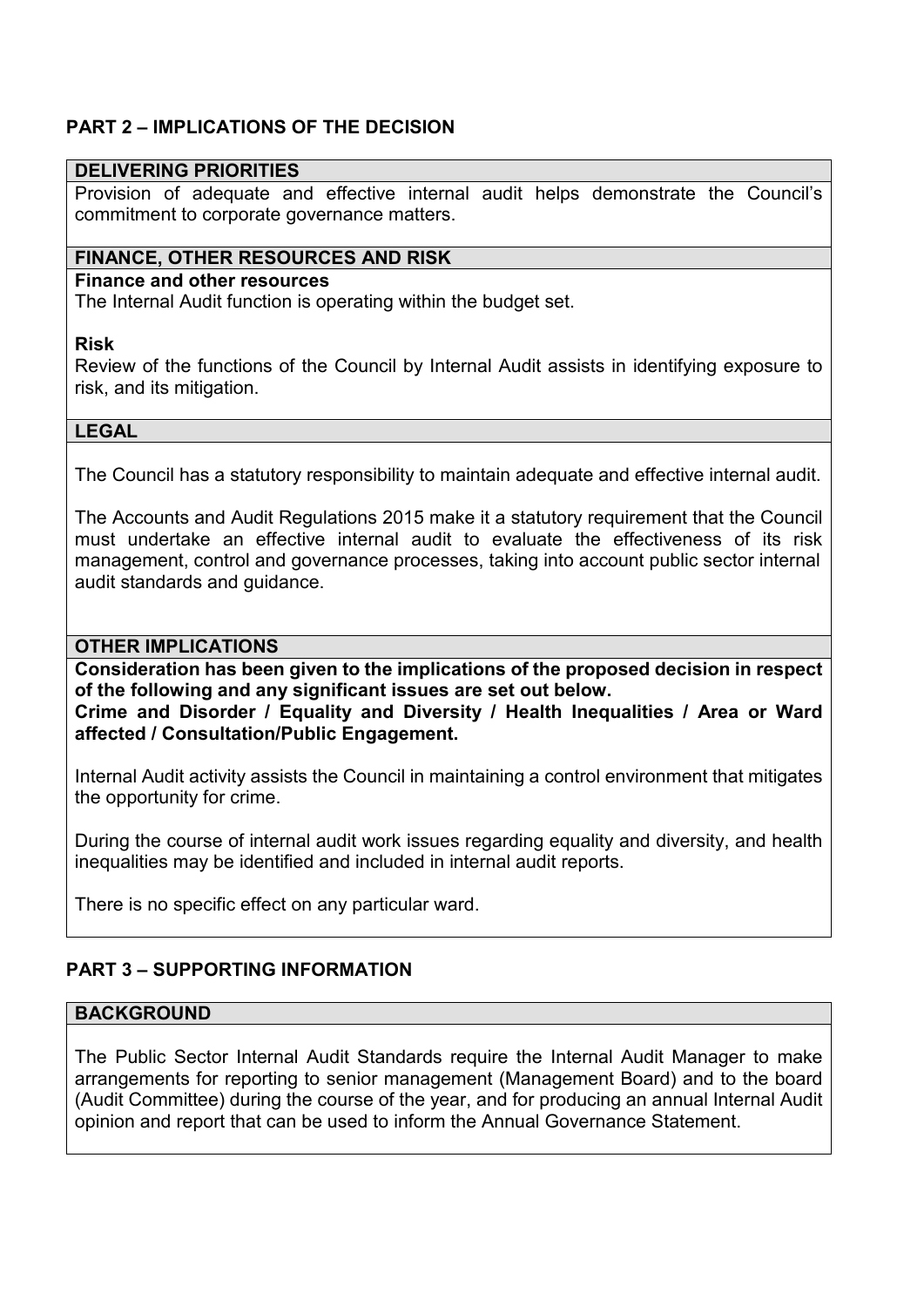## **INTERNAL AUDIT PLAN PROGRESS 2021/22**

A total of 10 audits have been completed since the previous update in September 2021. Seven audits are in fieldwork phase and fieldwork is complete in one audit which awaits agreement of the draft report. The final six audits have been allocated.

All audits completed within this period received a satisfactory level of overall assurance, receiving either an 'Adequate' or 'Substantial' assurance statement.

As there are a number of audits that are continuous or consultative, it is necessary to provide a summary of progress below;

## **Office Transformation**

The office transformation programme is coming to its end therefore there is no longer a requirement to attend any further meetings. Some finishing work is still required such as snagging, once complete a publication is due to be released along with a report to Cabinet with an overall summary of the programme and a lessons learnt report is to be complete.

The time allocated to the transformation programme can now be retained and used elsewhere within the Internal Audit Plan going forwards.

## **Project Management**

There is no further information to report from Internal Audit regarding project management as there has not been any further Project Board meetings since the last update to the Audit **Committee.** 

#### **Procurement**

Procurement was due to have its own audit within the 2021-22 financial year. However, Tendring District Council (TDC) has entered into a partnership agreement with Essex County Council (ECC) whereby ECC will undertake and manage a significant percentage of TDC's procurement activities. Therefore, instead of undertaking an audit on historic procurement activities over the past nine months, it is felt that the time allocated for the audit would add better value in supporting the transition of procurement activities to ECC and helping them create a baseline of current processes and issues that may need to be resolved going forwards.

**Quality Assurance** – The Internal Audit function issues satisfaction surveys for each audit completed. In the period under review 100% of the responses received indicated that the auditee was satisfied with the audit work undertaken.

## **Resourcing**

Internal Audit currently has two part time vacant posts; a Senior Auditor (22 hrs p/w) and an Audit Technician (22.5 hrs p/w). A request has been made to carry out a minor restructure where the Senior Auditor post be removed from the establishment and the Audit Technician hours to be increased to a full time post of 37 hours per week.

The administrative burden of ensuring that our systems are up to date and the follow up process on outstanding actions can be time consuming and therefore encroach on the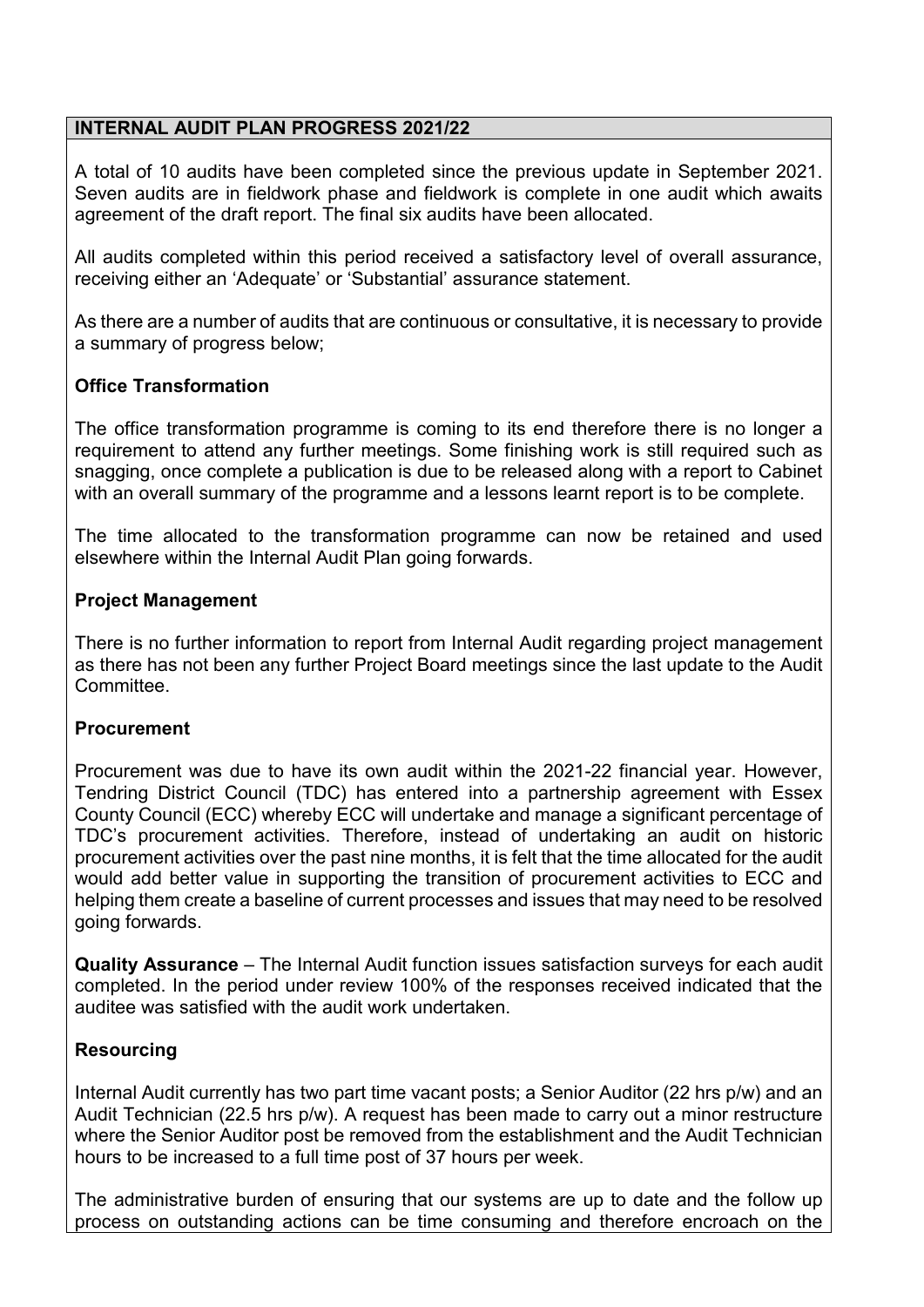available audit days for each audit therefore by increasing the hours of the Audit Technician post, this will remove the administration activities from the Auditors as well as provide some development of audit skills when they support the Internal Audit Manager and Auditors to complete audits and even undertake their own audits when the required skills and experience have been achieved.

This will also provide a saving of around £9k per annum from the salary budget which would be transferred to the consultancy budget to be used for external independent consultancy work or to cover for staff sickness if and when required.

## **Outcomes of Internal Audit Work**

The standards require the Acting Audit and Governance Manager to report to the Audit Committee on significant risk exposures and control issues. Since the last report nine audits have been completed and the final report issued. The Public Sector Internal Audit Standards require the reporting of significant risk exposures and control issues.

| <b>Assurance</b> | <b>Colour</b> | <b>Number</b><br>this<br><b>Period</b> | <b>Total for</b><br>2021/22<br><b>Plan</b> |                       |
|------------------|---------------|----------------------------------------|--------------------------------------------|-----------------------|
| Substantial      |               |                                        | 3                                          |                       |
| Adequate         |               | 9                                      | 9                                          |                       |
| Improvement      |               | $\mathbf 0$                            | $\mathbf 0$                                |                       |
| Required         |               |                                        |                                            |                       |
| Significant      |               | $\overline{0}$                         | $\mathbf 0$                                |                       |
| Improvement      |               |                                        |                                            |                       |
| Required         |               |                                        |                                            |                       |
| Opinion<br>No    |               | $\mathbf 0$                            | 3                                          | consultative<br>Three |
| Required         |               |                                        |                                            | reviews to date       |

For the purpose of the colour coding approach, both the substantial and adequate opinions are shown in green as both are within acceptable tolerances.

Issues arising from audits completed in the period under review receiving an 'Improvement Required' opinion and requiring reporting to Committee are: -

*There were no significant issues identified within audits completed during this period.* 

**Management Response to Internal Audit Findings** – There are processes in place to track the action taken regarding findings raised in Internal Audit reports and to seek assurance that appropriate corrective action has been taken. Where appropriate follow up audits have been arranged to revisit significant issues identified after an appropriate time.

The number of high severity issues outstanding was as follows: -

| <b>Status</b>              | <b>Number</b> | <b>Comments</b>                                              |
|----------------------------|---------------|--------------------------------------------------------------|
| Overdue more than 3 months |               | Planning Enforcement - A further update is<br>provided below |
| Overdue less than 3 months |               |                                                              |
| Not yet due                |               |                                                              |